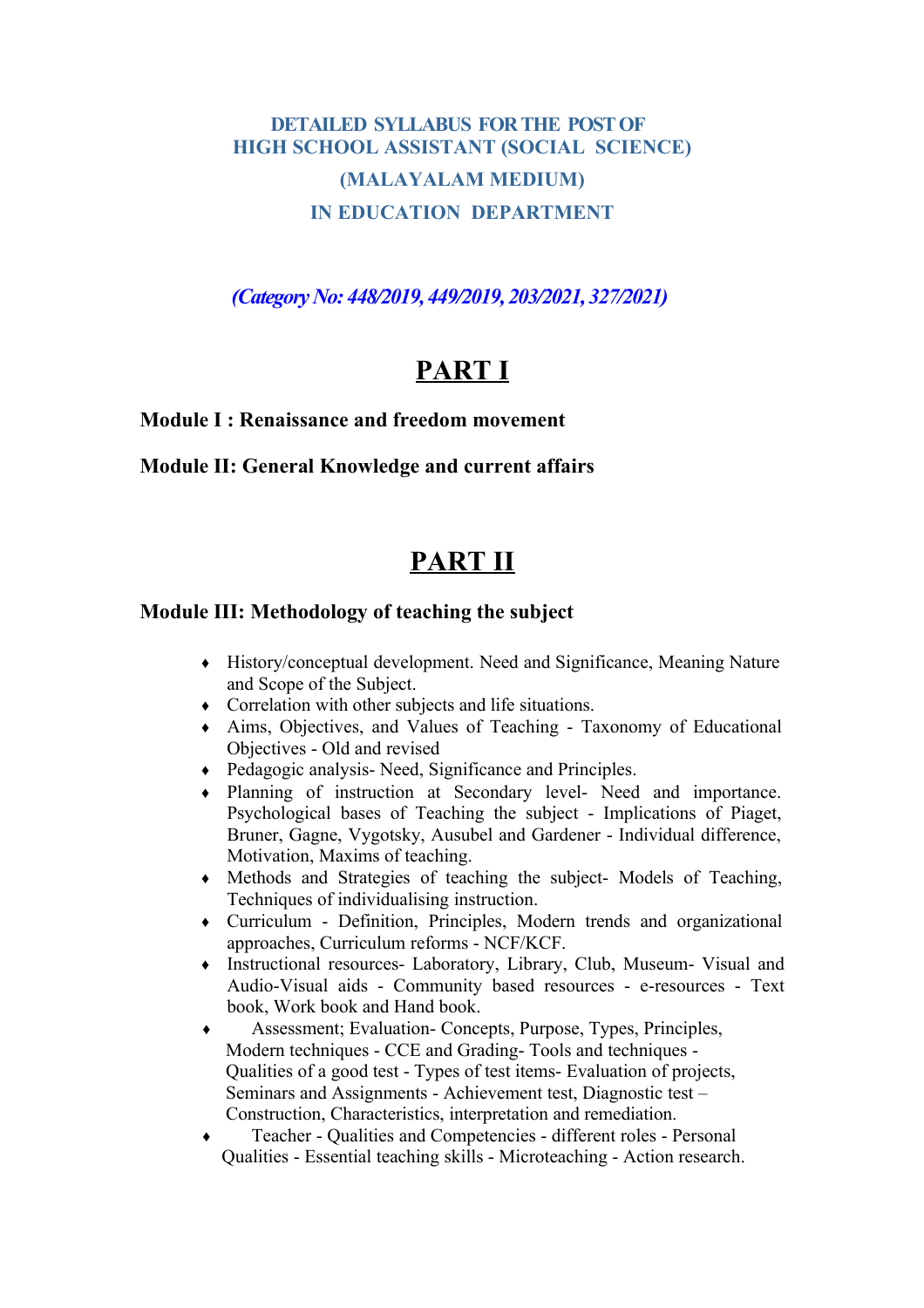# **PART III**

# **Module I**

- 1. Definitions of History
- 2. Bronze Age Civilizations Egyptian, Mesopotomian, Harappan **Civilizations**
- 3. Graeco-Roman Civilizations
- 4. Renaissance, Reformation, Geographical discoveries.
- 5. Modern Revolutions English, French, Russian Revolutions and Industrial Revolution.
- 6. World Wars League of Nations and United Nations

# **Module II**

- 1. Vedic Age, Jainism and Buddhism.
- 2. Mauryas and Guptas.
- 3. State and Society in medieval India Sultanate, Mughal and Vijayanagar.
- 4. Advent of Europeans Birth and Growth of British power in India Impact of Colonialism.
- 5. Emergence of Nationalism Struggle for Freedom Partition of India.
- 6. Sources of Kerala History Jainism and Buddhism in Kerala.
- 7. Kerala in the Sangam Age Perumals of Mahodayapuram Bhakti Movement.
- 8. Rise of Modern Travancore Resistance against Colonialism Pazhassi Raja, Velu Thambi and Paliyathachan.
- 9. Renaissance in Kerala Social and Religious reform movements.
- 10.National Movement in Kerala Aikya Kerala Movement Formation of Kerala State.

## **Module III: Economic Theory, Banking and Tools of Analysis**

Issues and Concepts in Economics – Theories of Consumer Behaviour: Cardinal and Ordinal Approaches – Elasticity of Demand – Production and Cost Functions –National Income Concepts – Sectoral Composition of GDP –– Theories of International Trade: Absolute cost Advantage – Comparative Cost Advantage – Commercial banks and Central bank: Role and Functions. Application of measures of Central Values, Dispersion and simple Correlation in economics

### **Module IV: Indian economy, Development Economics, Public Finance and Kerala Economy**

Overview of Indian economy – Economic Planning – Five Year Pans in India- Major Development Issues: Poverty, inequality, unemployment – Concepts of Human Development: Measurement of Development – PQLI,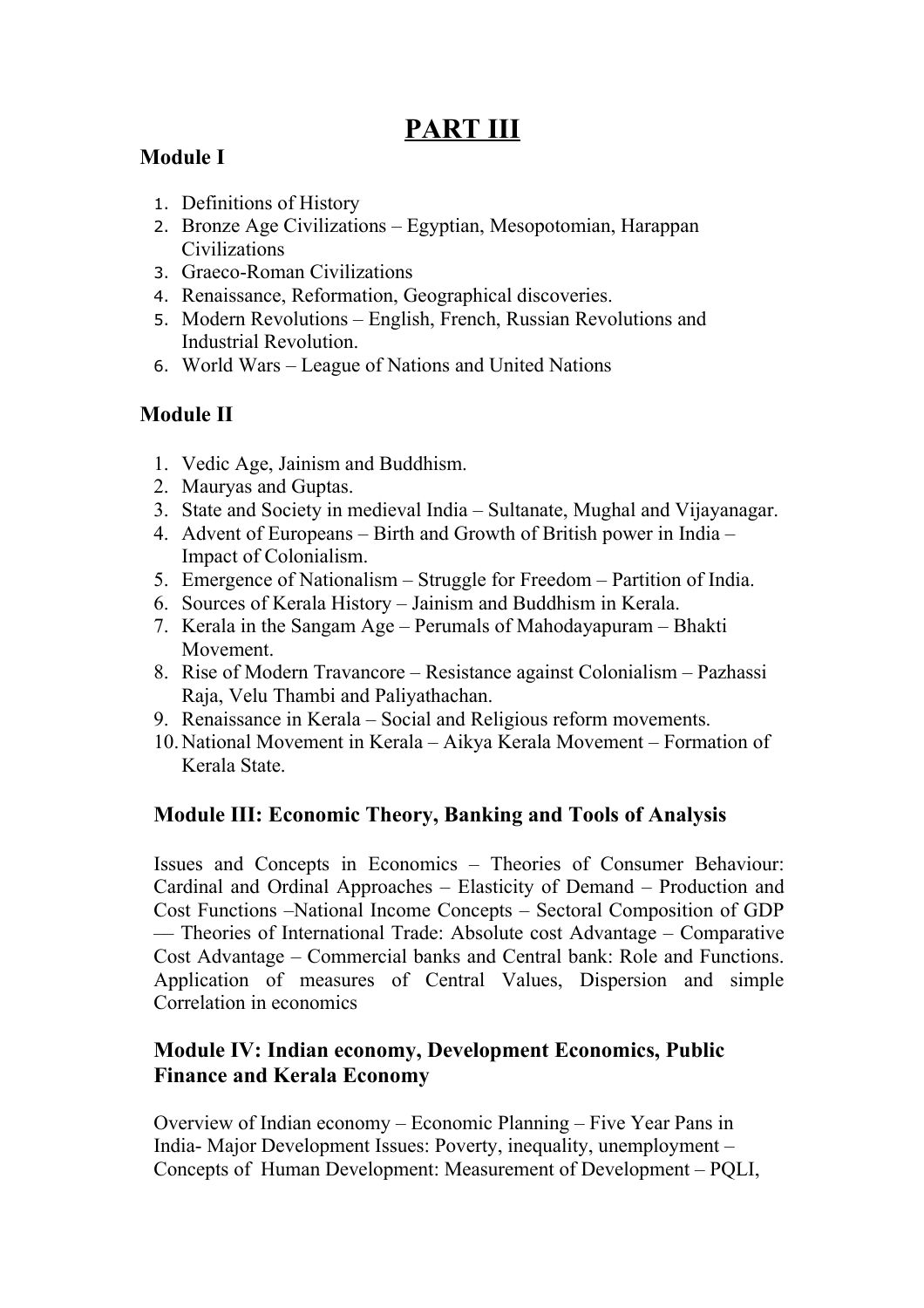HDI – Concept of sustainable development – Structure of Taxes and Expenditure of the Government – Concepts of Federal Finance – Development Experience of Kerala – Demographic transition, gender issues, migration and urbanization.

### **MODULE V**

- 1. Meaning, importance and approaches to the study of Political Science
- 2. Major concepts in Political Science- state, civil society, sovereignty
- 3. Political culture, political socialization
- 4. Federalism, rule of law, judicial review, Judicial activism,
- 5. Role of Political parties and pressure groups
- 6. Democracy- meaning and features Direct and Indirect democracy Parliamentary and Presidential systems
- 7. Indian political system: salient features of the Indian Constitution, Fundamental Rights and Directive Principles of State Policy. Working of Union and State Governments: A brief analysis
- 8. Human Rights- Meaning and importance, Universal Declaration of Human Rights

#### **MODULE VI**

- 1. International Politics and Organizations. Diplomacy, Foreign Policy, Collective Security, Disarmament and Arms Control. UNO-Principal organs and functions. New trends: Globalization, WTO.
- 2. Public Administration. Principles of Organization, Bureaucracy: merits and demerits, New Public Administration, New Public Management, Development Administration, Significance of Local Self Government Institutions in India.
- 3. Political Thinkers. Plato, J S Mill, Aristotle, Rousseau, Marx, Gramsci and Gandhiji: Major contributions

### **Module VII – Physical Geography**

Solar System and Planets – latitudes and longitudes – time – seasons - maps, map scales – basics of remote – structure of the earth – continents and oceans – continental drift – plate tectonics – rocks – weathering and erosion – fluvial, glacial, Aeolian, landforms. Composition and structure of atmosphere – temperature and their distribution – pressure belts, winds – condensation and precipitation – Major oceans and their characteristics – tides and currents.

### **Module VIII – Human and Regional Geography**

Population – World population distribution, growth – migration – settlements – rural and urban – climatic regions of the world – Types of agriculture in the world distribution of iron ore and coal in the world– distribution of industries in the world – iron and steel – cotton textiles. Physiography of India – drainage – climate – soils –